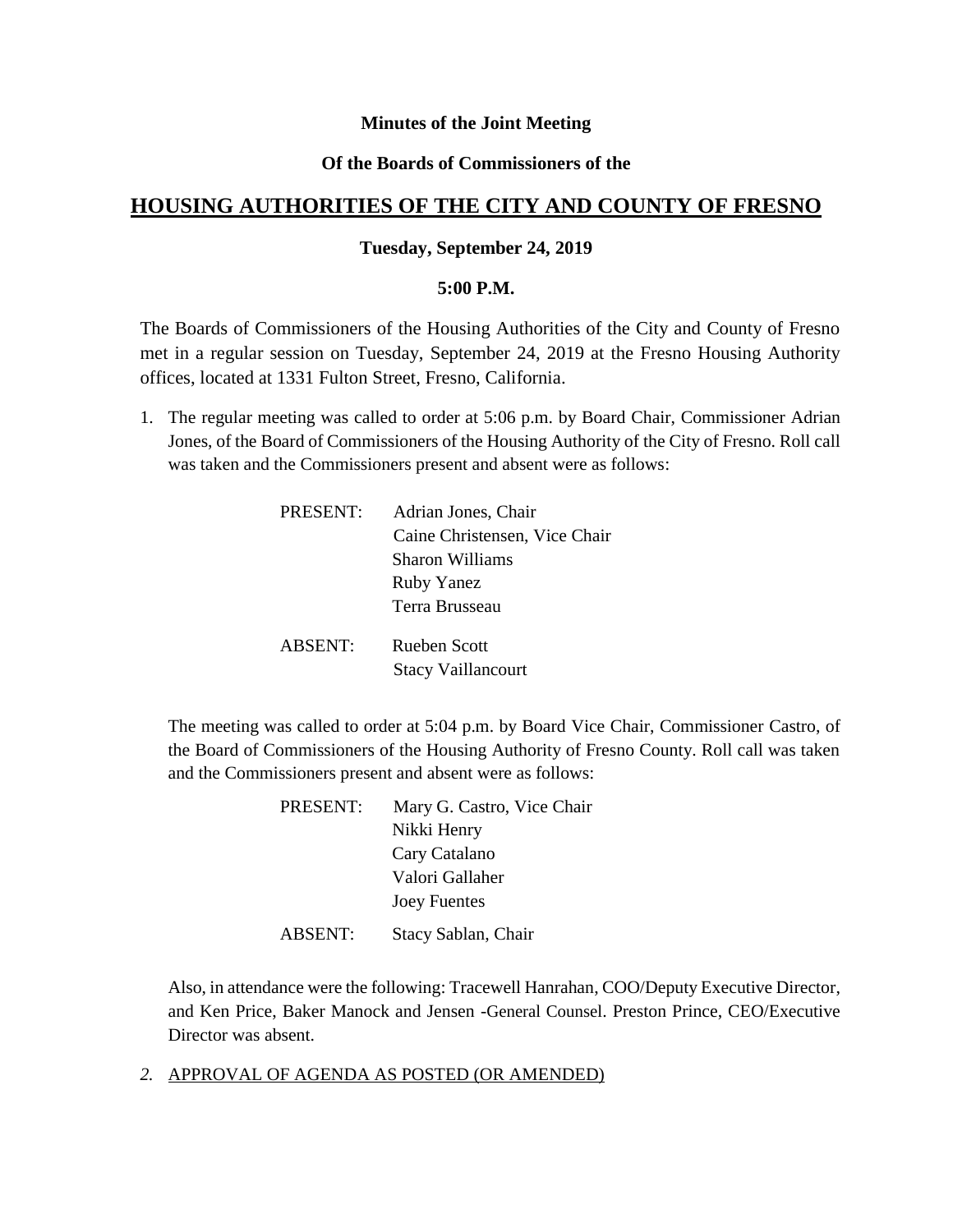*CITY MOTION: Commissioner Yanez moved, seconded by Commissioner Christensen, to approve the agenda as posted.*

### *MOTION PASSED: 5-0*

*COUNTY MOTION: Commissioner Gallaher moved, seconded by Commissioner Fuentes, to approve the agenda as posted.*

### *MOTION PASSED: 5-0*

### 3. PUBLIC COMMENT

Bill Tarkington, 18-year resident and 2-year member of the Resident Advisory board, is very proud of staff. He mentions since he has been a member of the Resident Advisory Board, he has seen staff committed to providing homeless individuals homes and shelter.

### 4. POTENTIAL CONFLICTS OF INTEREST

There were no conflicts of interest stated at this time.

### 5. CONSENT AGENDA

*All Consent Agenda items are considered to be routine action items and will be enacted in one motion unless pulled by any member of the Boards of Commissions or the public. There will be no separate discussion of these items unless requested, in which event the item will be removed from the Consent Agenda and considered following approval of the Consent Agenda.*

- a. Consideration of the Minutes of August 23, 2019 and August 27, 2019
- b. Consideration of Amended Resolution of Contract Office of Migrant Services
- c. Consideration of Acceptance of Tax Credit Funding Allocation The Villages at Broadway (*formerly* Econo Inn)
- d. Consideration of Contract for General Contractor/Construction Management The Villages at Paragon (*formerly* Plaza Terrace)
- e. Consideration of Architectural Contract Award The Villages at Paragon (*formerly* Plaza Terrace)
- f. Consideration of the Application Submission for Continuum of Care Funding U.S. Dept. of Housing and Urban Development

*CITY MOTION: Commissioner Christensen moved, seconded by Commissioner Brusseau to approve the consent agenda items as posted.*

### *MOTION PASSED: 5-0*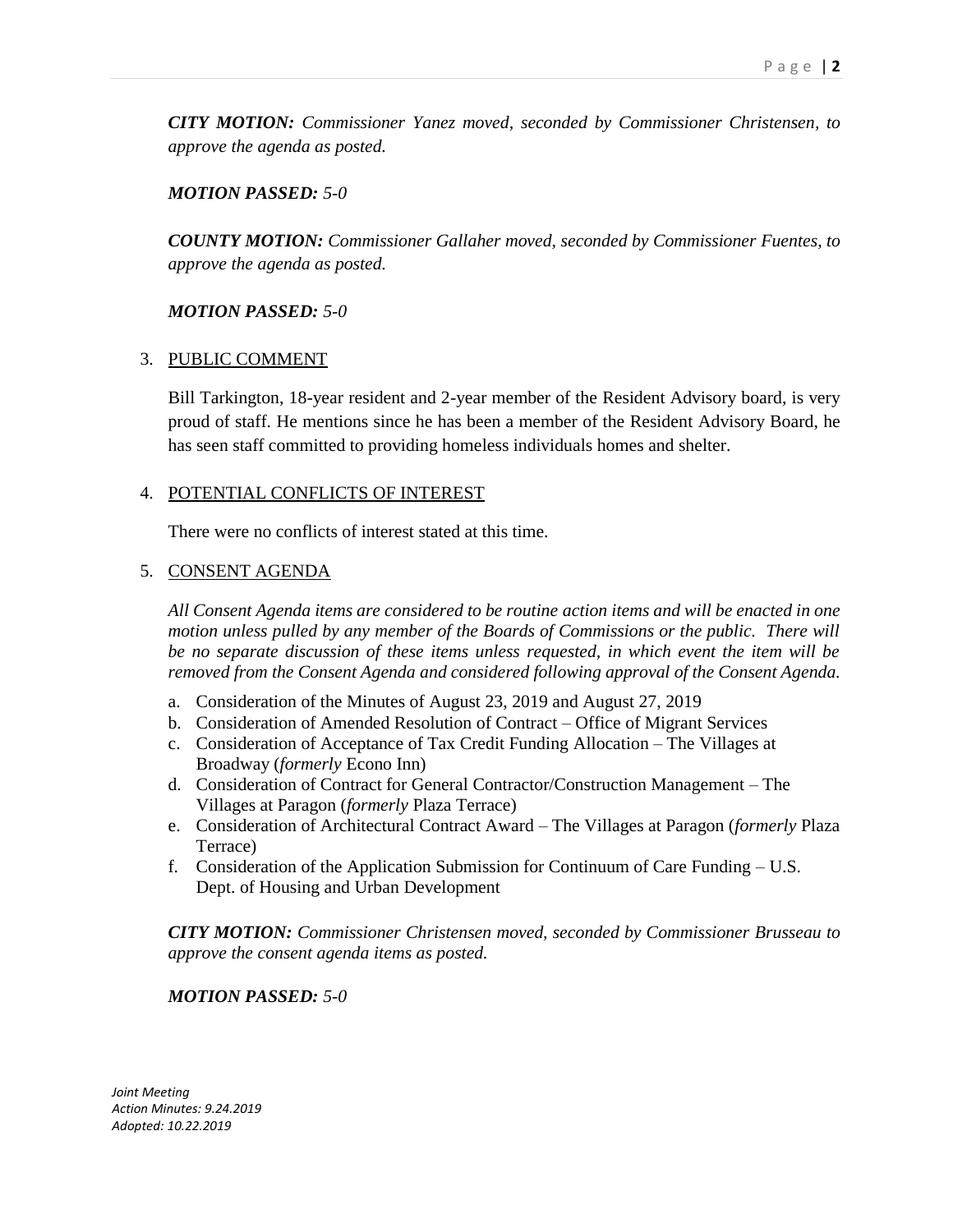*COUNTY MOTION: Commissioner Fuentes moved, seconded by Commissioner Gallaher to approve the consent agenda items as posted.*

#### *MOTION PASSED: 5-0*

#### 6. INFORMATIONAL

a. Resident Empowerment Overview – United Farm Workers

Doreen Eley, Senior Manager, introduced Linda Duran, Outreach Coordinator at United Farm Workers. Ms. Duran presented on this item.

b. Update of the 2020 Federal and Agency Budgets

Emily De La Guerra presented on this item.

c. Real Estate Development Update

Michael Duarte presented on this item.

7. PUBLIC HEARING

2020 Public Housing Agency Plans (Five Year and Annual Plan, Admissions and Continued Occupancy Plan, Administrative Plan)

Eric Payne, Executive Director of the Central Valley Urban Institute, discussed statements that were transcribed, the comment section and the feedback provided by staff. Mr. Payne discussed some of the statements provided during the public comment section of the staff report, specifically related to: the time of resident meetings to allow working residents to attend. Also, the need for childcare at the meetings to allow residents to actively participate in the meetings. Mr. Payne did not see an affirmation of Staff's support for these items but did assume that the mention of said items was an affirmation of their support. Also, Mr. Payne expressed concern for the responses related to the resident lease agreement, which subjectively may classify "laughter in the hallway" as a nuisance and could be cause for eviction. He would ask that the board review evictions in the past year and the cause of those evictions.

## 8. ACTION

Angie Nguyen, Chief of Staff, presented on item 8a.

a. Consideration to Approve the Submission of the Five Year and 2020 Agency Annual Plans, Administrative Plans, and Admission & Continued Occupancy Plans

*COUNTY MOTION*: *Commissioner Christensen moved, seconded by Commissioner Brusseau to receive and file the 2018 annual audited basic financial statements.*

#### *MOTION PASSED: 5-0*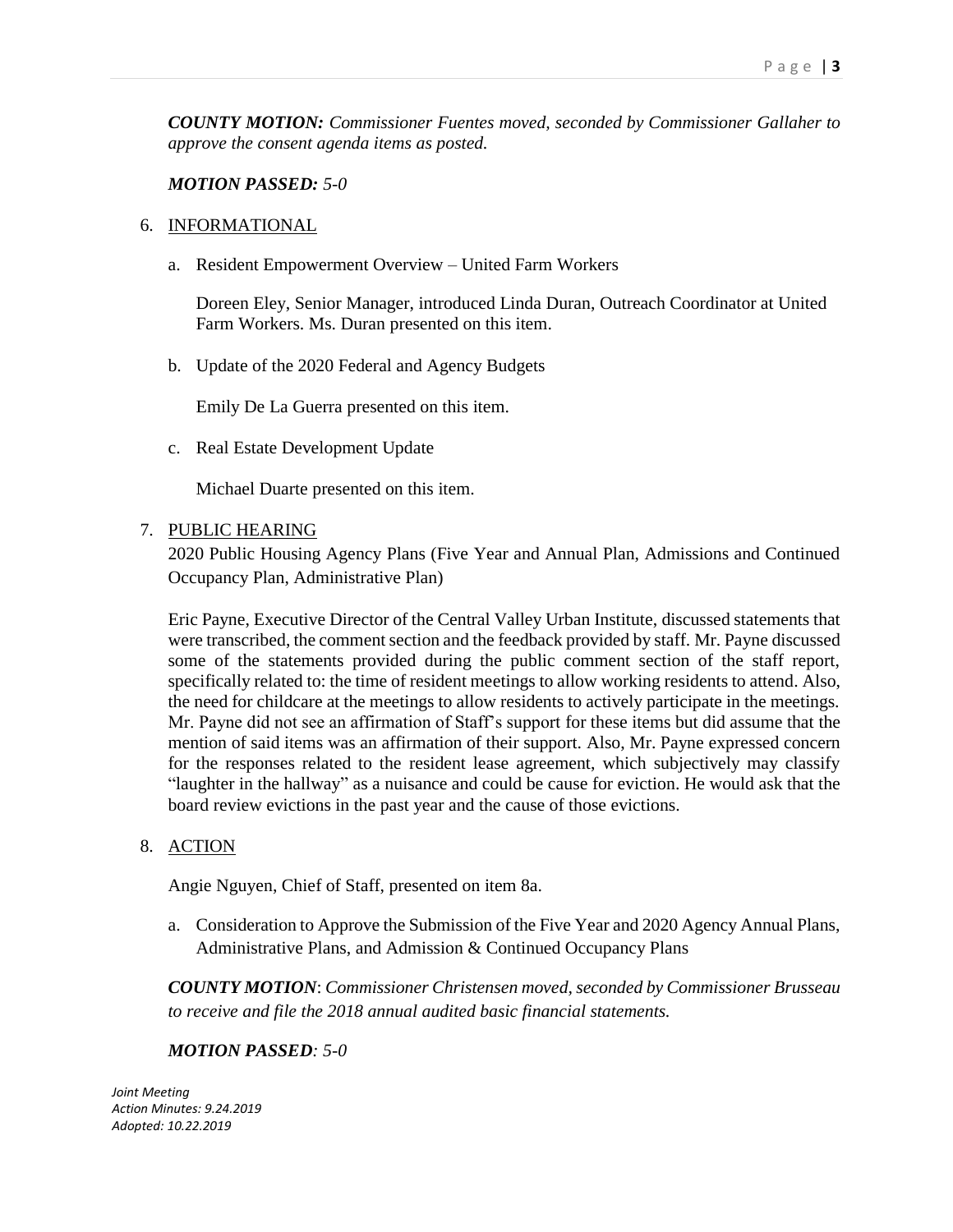*CITY MOTION: Commissioner Catalano moved, seconded by Commissioner Gallaher to receive and file the 2018 annual audited basic financial statements.*

### *MOTION PASSED: 5-0*

b. Consideration of the 2019 Early Retirement Program

Emily De La Guerra, Director of Finance and Administration, presented on item 8b.

*COUNTY MOTION: Commissioner Fuentes moved, seconded by Commissioner Henry to receive and file the 2018 annual audited basic financial statements.*

### *MOTION PASSED: 4-1*

*Commissioner Brusseau voted No.* 

*CITY MOTION: Commissioner Yanez moved, seconded by Commissioner Christensen to receive and file the 2018 annual audited basic financial statements.*

### *MOTION PASSED: 4-1*

*Commissioner Catalano voted No.* 

### 9. COMMISSIONERS' REPORT

Commissioner Jones announced the upcoming Exhibit featuring New York Times Bestselling author, Matthew Desmond. She mentions how Preston Prince spoke at the library on a panel regarding Mr. Desmond's book, "*Evicted"*. She also discussed the upcoming NAHRO convention in San Antonio.

Commissioner Catalano thanked the staff and Fresno Housing for donating \$5,000 to the Calwa recreational center for an ongoing renovation project in the Calwa neighborhood.

### 10. EXECUTIVE DIRECTOR'S REPORT

In addition to the written Director's report, the following items were announced:

- Ivy Planning was selected as our consultants for our diversity, equity, and inclusion (DEI) efforts. Ivy will be conducting an assessment to include conversations with Board members, staff, residents and community members.
- Next Board meeting to be held offsite.
- Grand opening for YoVille will be on October 1<sup>st</sup>.
- The invitation to the grand opening for the GRID Alternatives Solar Multifamily project at Bridges at Florence on October 3rd, 2019 has been sent.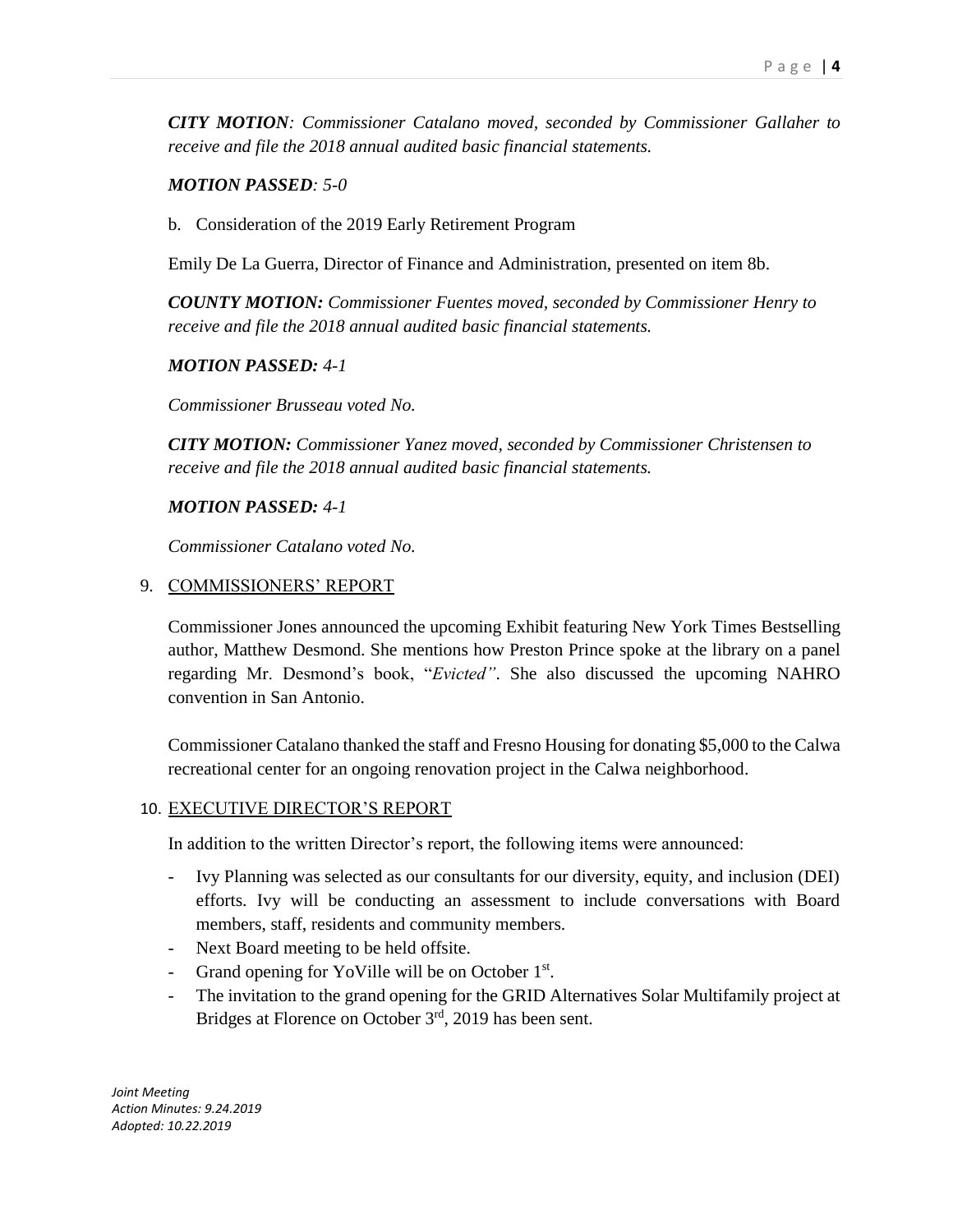- SEIU labor negotiations have started and staff will keep the Boards updated as progress is made.

#### 11. CLOSED SESSION

Staff noted that discussion on the property at 1840 Broadway St. will be eliminated and discussed at a later date.

The Boards went into closed session at approximately 6:08 p.m.

- a. CONFERENCE WITH REAL PROPERTY NEGOTIATORS (Pursuant to Government Code § 54954.5(b)) Property: APN: 466-191-09, 466-191-10; 1828 and 1840 Broadway St., Fresno, CA 93721 Agency Negotiator: Preston Prince Negotiating Parties: Fresno Housing Authority**;** Bains Sukhwant Singh & Gian Kaur Trs Under negotiation: Price and Terms
- b. CONFERENCE WITH REAL PROPERTY NEGOTIATORS (Pursuant to Government Code § 54954.5(b)) Property: APN: 416-040-09; 130 W. Barstow Ave., Fresno, CA 93704 Agency Negotiator: Preston Prince Negotiating Parties: Fresno Housing Authority; Gary R. Perez Under Negotiation: Price and Terms
- c. CONFERENCE WITH REAL PROPERTY NEGOTIATORS (Pursuant to Government Code § 54954.5(b)) Property: APN: 459-033-20, 459-034-05, 452-314-01, 459-182-26; Belmont Avenue Scattered Sites, Fresno, CA Agency Negotiator: Preston Prince Negotiating Parties: Fresno Housing Authority**;** James Hendricks & Assoc.; Cornerstone Realty; Rio Vista Realty; Better Homes & Gardens Realty Under negotiation: Price and Terms
- d. CONFERENCE WITH REAL PROPERTY NEGOTIATORS (Pursuant to Government Code § 54954.5(b)) Property: APN: 445-204-12; 2825 E. Harvard Ave., Fresno, CA Agency Negotiator: Preston Prince Negotiating Parties: Fresno Housing Authority**;** Century 21 – C. Watson Realty Under negotiation: Price and Terms

The Boards returned to open session at approximately 6:43 p.m.

### 12. REPORT ON CLOSED SESSION